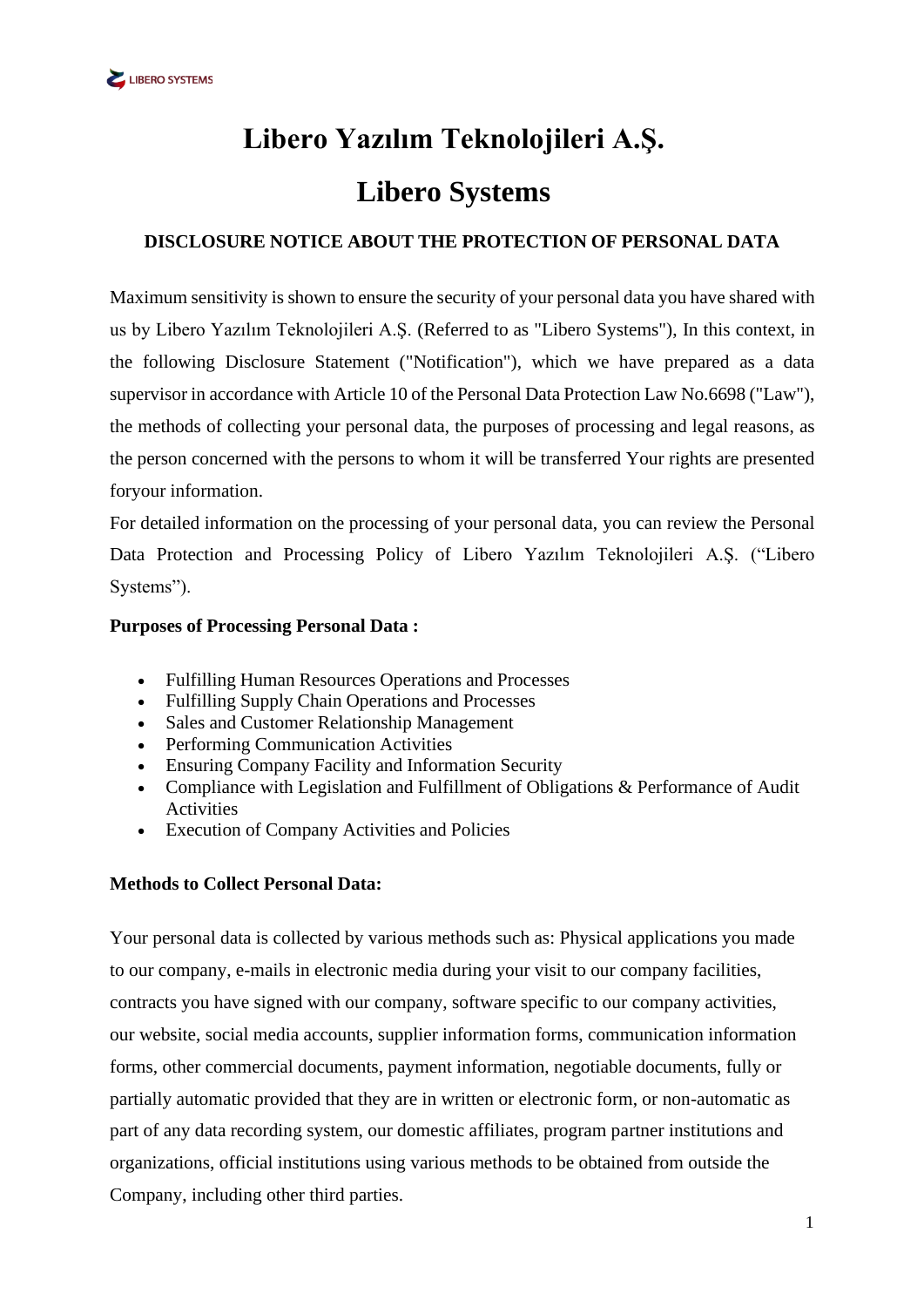#### **Legal Reasons for Processing Your Personal Data:**

We process your personal data based on your explicit consent and also without your explicit consent where data processing is required, provided that (i) the data processing is explicitly stipulated by law, (ii) is directly related to the establishment or performance of a contract, (iii) in cases where data processing is mandatory in order to fulfill a legal obligation, (iv) on the condition that the data is made public by you, (v) data processing is mandatory for the establishment, use or protection of a right or (vi) it does not harm your fundamental rights and freedoms, where data processing is necessary for our legitimate interests.

#### **Transfer of Personal Data:**

We are able to transfer your personal data provided that we comply with the general principles listed in Article 4 of the PDPL and the conditions stipulated in Articles 8 and 9 and take necessary security measures; for the provision of goods and services or the supply of goods and services within the scope of the company operations and activities, to fulfill the liabilities of the company arising from the legislation, to meet the demands of the authorized institutions and organizations, to plan the legal processes and to exercise the right of defense. We are able to transfer your personal data to our group companies, authorized institutions and organizations, business partners (suppliers), product and service purchaser, representative or employee, shareholder / partners limited to the purposes of corporate communication, management, audit and planning activities. We may process and store your personal data on servers located at home or abroad or in other electronic media, provided that necessarysecurity measures are taken.

#### **Measures Taken Regarding the Security of Personal Data:**

All necessary physical, administrative and technological measures are taken and periodically updated in order to ensure that your personal data are not processed illegally, that these data are not accessed illegally and that your personal data are stored securely.